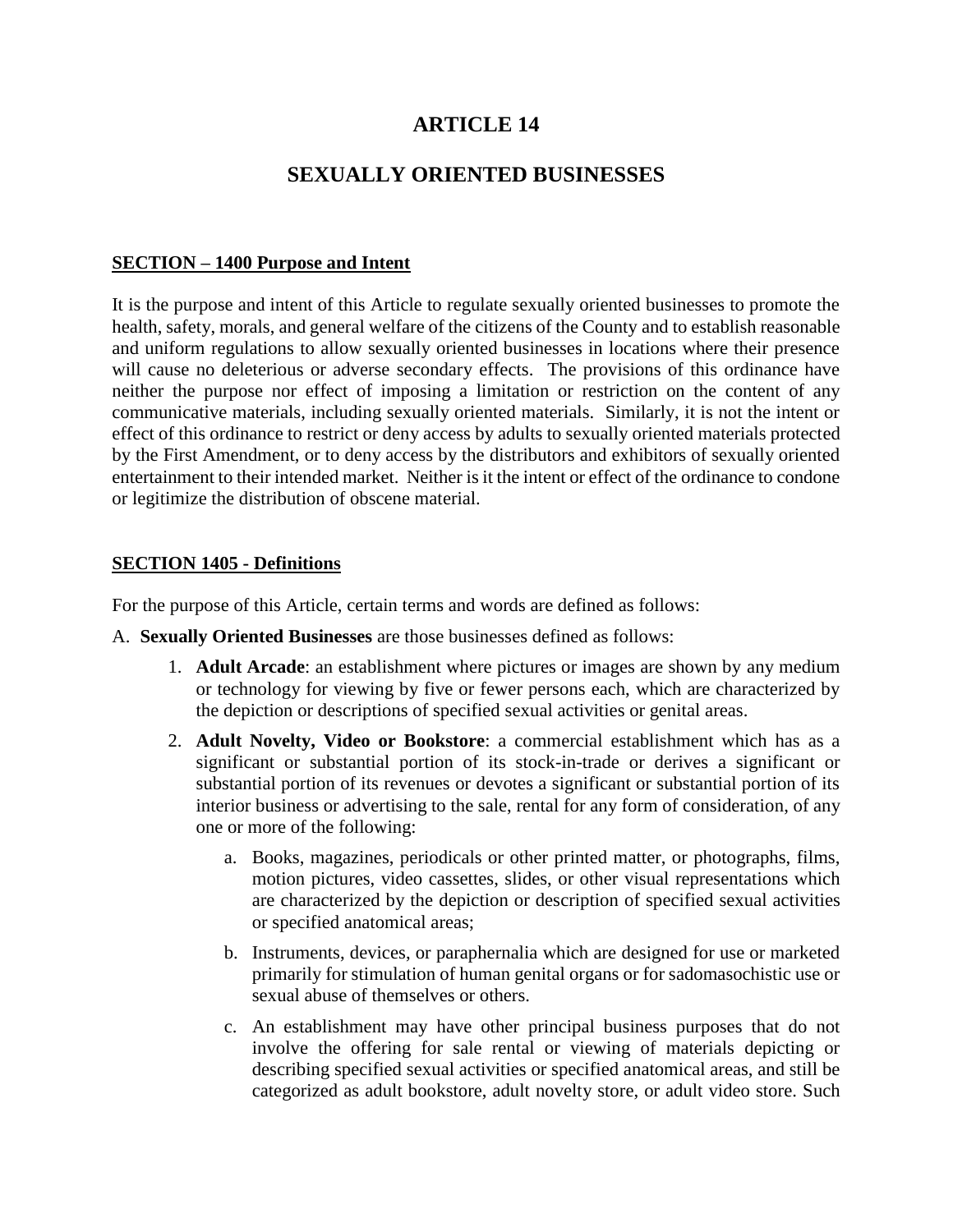other business purposes will not serve to exempt such establishments from being categorized as an adult bookstore, adult novelty store or adult video store so long as one of its principal business purposes is offering for sale or rental, for some form of consideration, the specified materials which depict or describe specified anatomical areas or specified sexual activities.

- 3. **Adult Cabaret**: a nightclub, bar, restaurant, "bottle club", or similar commercial establishment, whether or not alcoholic beverages are served, which regularly features: (a) persons who appear nude, semi-nude or in a state of nudity; (b) live performances which are characterized by the exposure of "specified anatomical areas" or by "specified sexual activities", or (c) films, motion pictures, video cassettes, slides, or other photographic reproductions which are characterized by the depiction or description of specified sexual activities or specified anatomical areas.
- 4. **Adult Motel**: a motel, hotel or similar commercial establishment which: (a) offers public accommodations, for any form of consideration, which provides patrons with closed-circuit television transmissions, films, motion pictures, video cassettes, slides or other photographic reproductions which are characterized by the depiction or description of "specified sexual activities" or "specified anatomical areas" and which advertises the availability of this sexually oriented type of material by means of a sign visible from the public right-of way, or by means of any off-premises advertising including but not limited to, newspapers, magazines, pamphlets or leaflets, radio or television, or (b) offers a sleeping room for rent for a period of time less than ten (10) hours; or (c) allows a tenant or occupant to sub rent the sleeping room for a time period of less than ten (10) hours.
- 5. **Adult Motion Picture Theater**: a commercial establishment where films, motion pictures, video cassettes, slides or similar photographic reproductions which are characterized by the depiction or description of specified sexual activities or specified anatomical areas are regularly shown for any form of consideration.
- 6. **Adult Theater**: a theater, concert hall, auditorium, or similar commercial establishment which, for any form of consideration, regularly features persons who appear in a state of nudity or live performances which are characterized by exposure of "specified anatomical areas" or by "specified sexual activities."
- 7. **Escort**: a person who, for any form of consideration, agrees or offers to act as a companion, guide, or date for another person, or who agrees or offers to privately model lingerie or to privately perform a striptease for another person.
- 8. **Escort Agency**: a person or business association who furnishes, offers to furnish, or advertises to furnish escorts as one of its primary business purpose for a fee, tip, or other consideration.
- 9. **Massage Parlor**: any place where, for any form of consideration or gratuity, massage, alcohol rub, administration of fomentations, electric or magnetic treatments, or any other treatment manipulation of the human body which occurs as a part of, or in connection with "specified sexual activities", or where any person providing such treatment, manipulation, or service related thereto, exposes his or her "specified anatomical areas". The definition of sexually oriented business shall not include the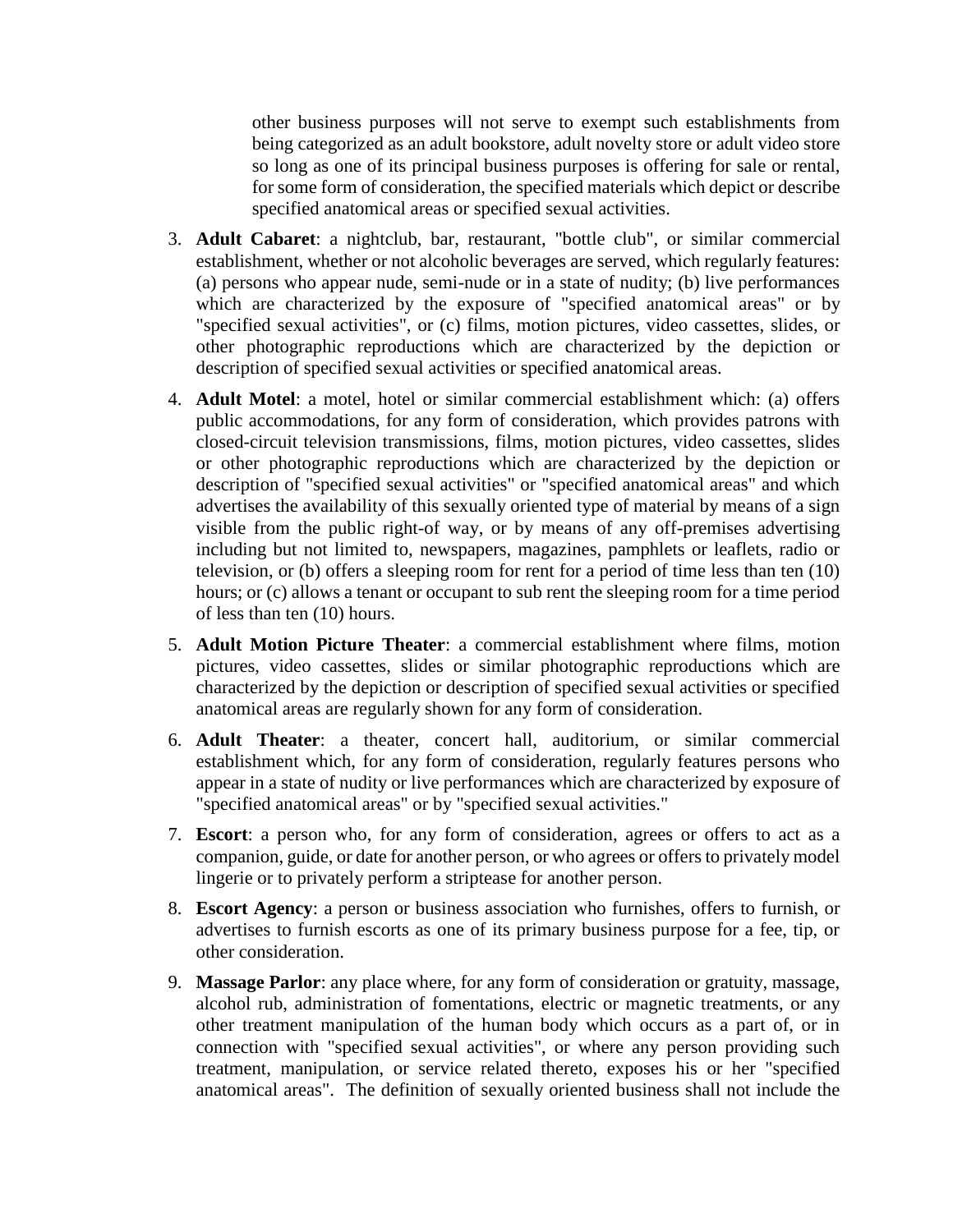practice of massage in any licensed hospital, nor by a licensed hospital, nor by a licensed physician, surgeon, chiropractor or osteopath or therapist, nor by any nurse or technician working under the supervision of a licensed physician, surgeon, chiropractor or osteopath, nor by trainers for any amateur, semiprofessional or professional athlete or athletic team or school athletic program.

- 10. **Nude Model Studio**: any place where a person, who regularly appears in a state of nudity or displays "specified anatomical areas" is provided for money or any form of consideration to be observed, sketched, drawn, painted, sculptured, photographed, or similarly depicted by other persons.
- 11. **Sexual Encounter Establishment**: a business or commercial establishment, that as one of its primary business purposes, offers for any form of consideration, a place where two or more persons may congregate, associate, or consort for the purpose of "specified sexual activities" or the exposure of "specified anatomical areas" or activities when one or more of the persons is in a state of nudity or semi-nude. The definition of sexually oriented businesses shall not include an establishment where a medical practitioner, psychologist, psychiatrist, or similar professional person licensed by the state engages in medically approved and recognized sexual therapy.
- B. **Employee** means a person who works or performs in and/or for a sexually oriented business, regardless of whether or not said person is paid a salary, wage or other compensation by the operator of said business.
- C. **Establishment** means and includes any of the following:
	- 1. The opening or commencement of any such business as a new business;
	- 2. The conversion of an existing business, whether or not a sexually oriented business, to any of the sexually oriented businesses defined in this chapter;
	- 3. The addition of any of the sexually oriented businesses defined in this chapter to any other existing sexually oriented business; or
	- 4. The relocation of any such sexually oriented business.
- D. **Nudity or State of Nudity** means: (a) the appearance of human bare buttock, anus, male genitals, female genitals, or the areola or nipple of the female breast; or (b) a state of dress which fails to opaquely and fully cover a human buttocks, anus, male or female genitals, pubic region or areola or nipple of the female breast.
- E. **Operator** means and includes the owner, permit holder, custodian, manager, operator or person in charge of any permitted or licensed premises.
- F. **Permitted or Licensed Premises** means any premises that requires a license and/or permit and that is classified as a sexually oriented business.
- G. **Permittee and/or Licensee** means a person in whose name a permit and/or license to operate a sexually oriented business has been issued, as well as the individual listed as an applicant on the application for a permit and/or license.
- H. **Person** means an individual, proprietorship, partnership, corporation, association, or other legal entity.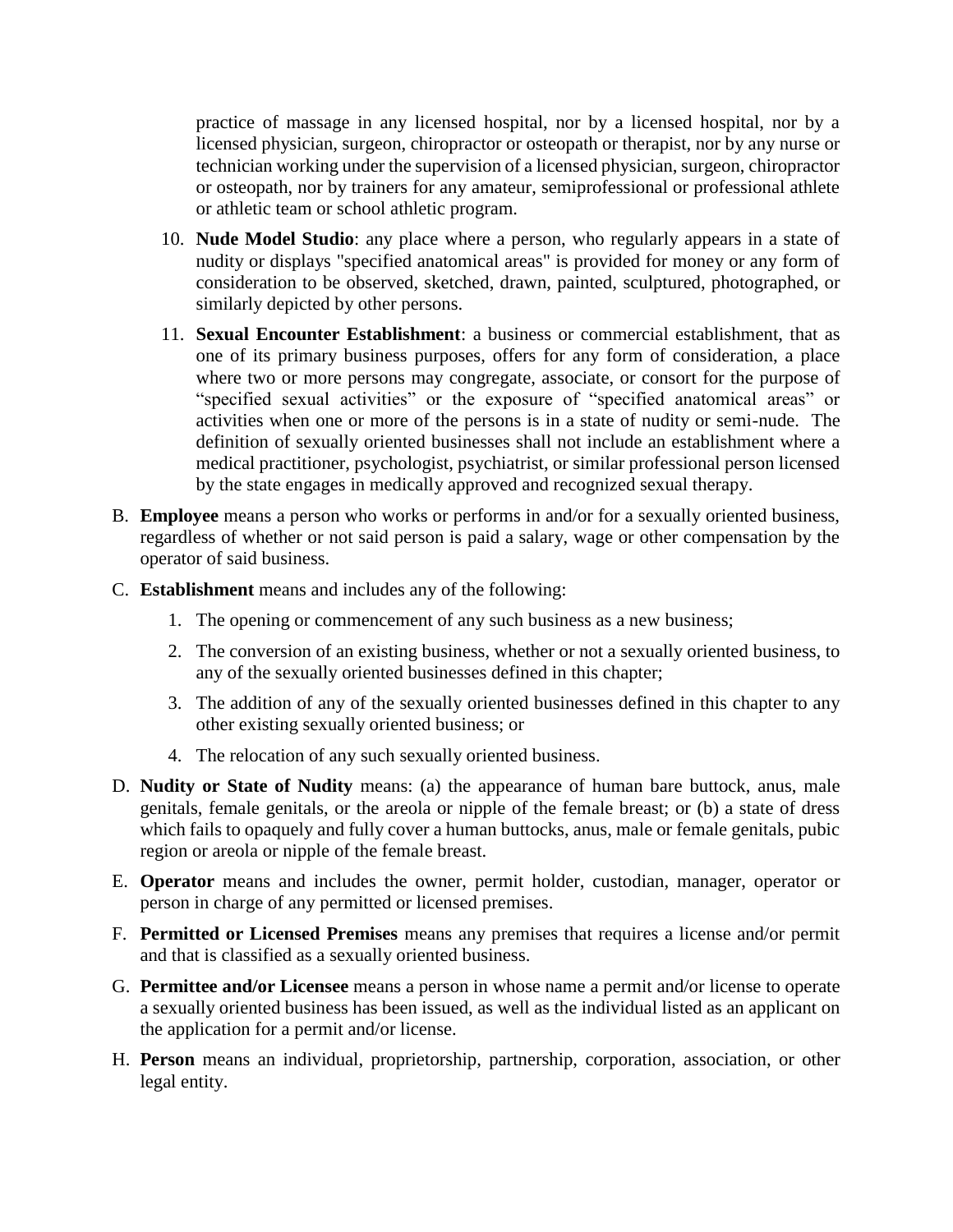- I. **Public Building** means any building owned, leased or held by the United States, the state, the county, the city, any special district, school district, or any other agency or political subdivision of the state or the United States, which building is used for governmental purposes.
- J. **Public Park or Recreational Area** means public land which has been designated for park or recreational activities including but not limited to a park, playground, nature trails, swimming pool, reservoir, athletic field, basketball or tennis courts, pedestrian/bicycle paths, open space, wilderness areas, or similar public land within the County which is under the control, operation, or management of the County park and recreation authorities.
- K. **Religious Institution** means any church, synagogue, mosque, temple or building which is used primarily for religious worship and elated religious activities.
- L. **Residential District or Use** means a single family, duplex, townhouse, multiple family, or mobile park or subdivision and campground as defined in the Decatur County Zoning Ordinance.
- M. **School** means any public or private educational facility including but not limited to child day care facilities, nursery schools, preschools, kindergartens, elementary schools, primary schools, intermediate schools, junior high schools, middle schools, high schools, vocational schools, secondary schools, continuation schools, special education schools, junior colleges, and universities. "School" includes the school grounds, but does not include the facilities used primarily for another purpose and only incidentally as a school.
- N. **Semi-Nude** means a state of dress in which clothing covers no more than the genitals, pubic region, and areolae of the female breast, as well as portions of the body covered by supporting straps or devices.
- O. **Sexually Oriented Business** means an adult arcade, adult bookstore, adult novelty shop, adult video store, adult cabaret, adult motel, adult motion picture theater, adult theater, massage parlor, sexual encounter establishment, escort agency or nude model studio.
- P. **Specified Anatomical Areas**, as used in this division, means and includes any of the following:
	- 1. Human genitals, pubic region, buttocks, anus, or female breast below a point immediately above the top of the areolae; or
	- 2. Human male genitals in a discernibly turgid state, even if completely and opaquely covered.
- Q. **Specified Sexual Activities** as used in this division, means and includes any of the following:
	- 1. The fondling or other intentional touching of human genitals, pubic region, buttocks, anus, or female breasts;
	- 2. Sex acts, normal or perverted, actual or simulated, including intercourse, oral copulation, or sodomy;
	- 3. Masturbation, actual or simulated;
	- 4. Human genitals in a state of sexual stimulation, arousal or tumescence;
	- 5. Excretory functions as part of or in connection with any of the activities set forth in subdivisions (1) through (4) of this subsection.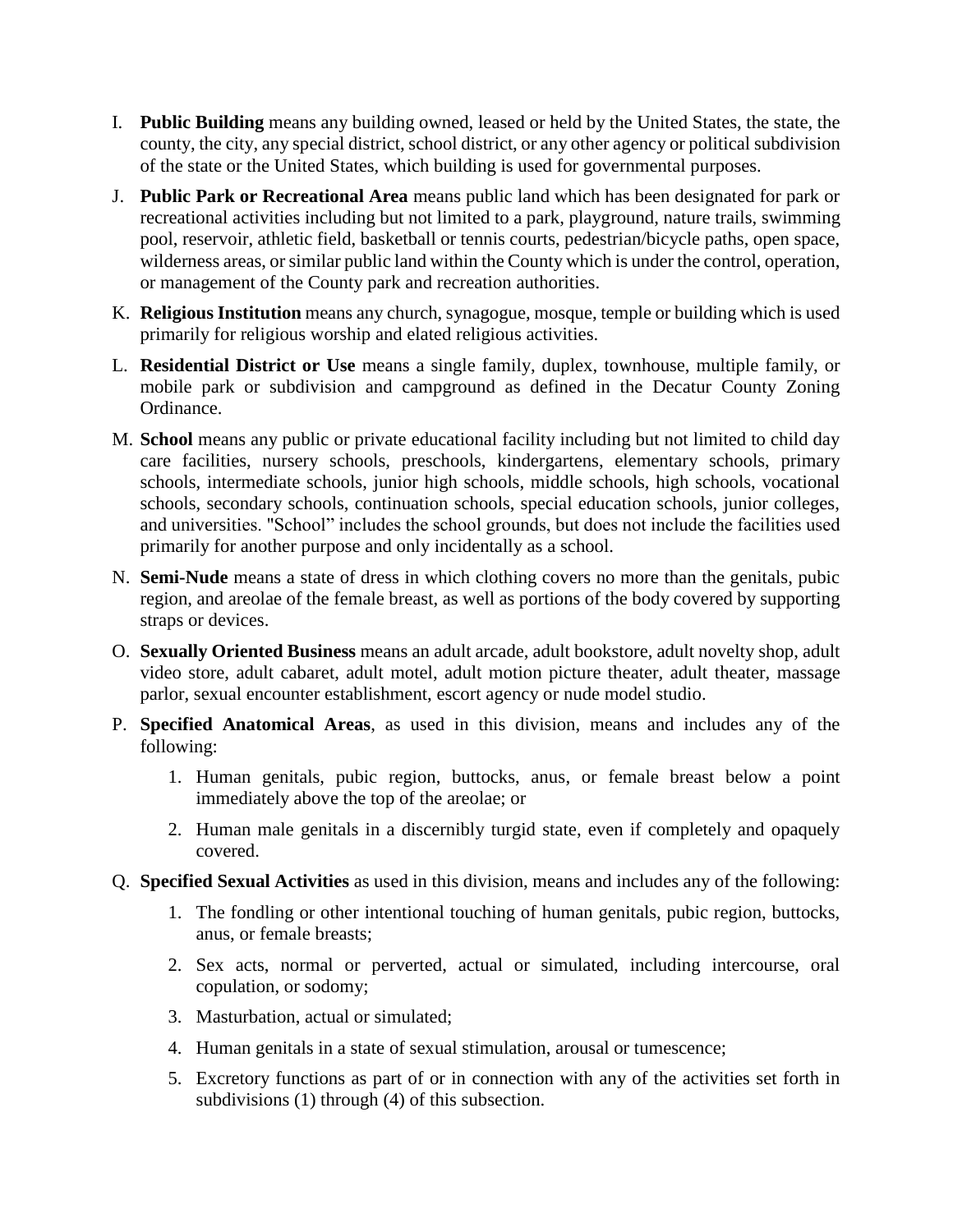- R. **Substantial Enlargement of a Sexually Oriented Business** means increase in the floor areas occupied by the business by more than 15%, as the floor areas exist on the effective date of establishment.
- S. **Transfer of Ownership or Control of a Sexually Oriented Business** means and includes any of the following:
	- 1. The sale, lease or sublease of the business;
	- 2. The transfer of securities which constitute a controlling interest in the business, whether by sale, exchange or similar means;
	- 3. The establishment of a trust, gift or other similar legal device which transfers ownership or control of the business, except for transfer by bequest or other operation of law upon the death of a person possessing the ownership or control.

### **SECTION – 1410 Regulations for Sexually Oriented Businesses**

The establishment of a sexually oriented business shall be permitted only in the specified B-3 zone as a Permanent Special Exception, and shall be subject to the following restrictions: No person shall cause or permit the establishment of any of the following sexually oriented businesses, as defined above and listed below, within 1,000 feet of another such Sexually Oriented Business or within 1,000 feet of any religious institution, school, boys club, girls club, or similar existing youth organization, or public park or public building, or within 1,000 feet of any property zoned for residential use or used for residential purposes. The Sexually Oriented Businesses are as follows:

- 1. Adult arcade
- 2. Adult bookstore, adult novelty store or adult video store
- 3. Adult cabaret
- 4. Adult motel
- 5. Adult motion picture theater
- 6. Adult theater
- 7. Massage parlor
- 8. Sexual encounter establishment
- 9. Escort agency, or
- 10. Nude model studio.

Nothing in this Section prohibits the location of sexually oriented business within retail shopping centers in all B-3 zones and within B-3 zones wherein such activities will have their only frontage upon enclosed malls or malls isolated from direct view from public streets, parks, schools, religious institutions, boys clubs, girls clubs, or similar existing youth organization, public buildings or residential districts or uses without regard to the distance requirements listed above.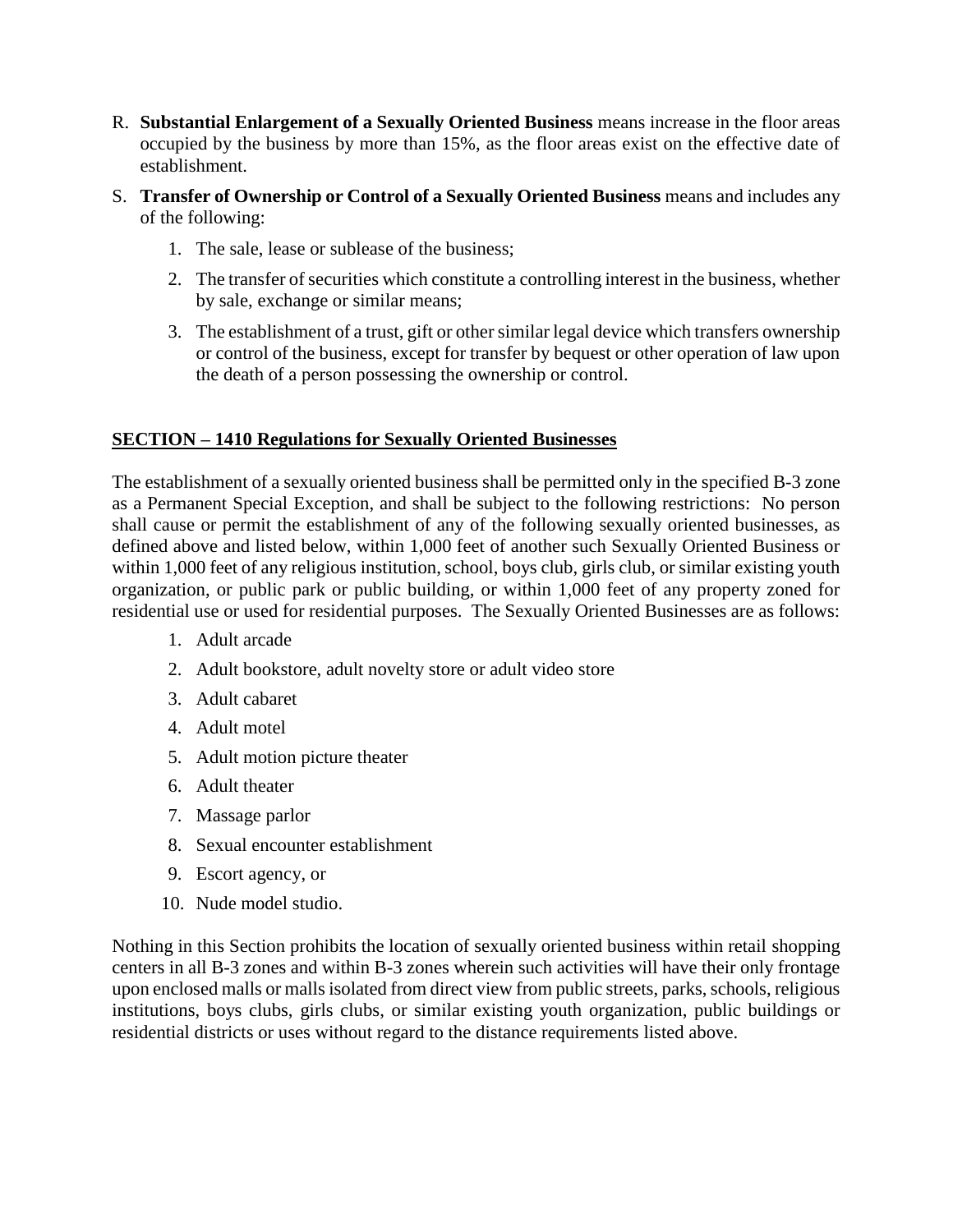### **SECTION – 1415 Measurement of Distance**

The distance between any two sexually oriented businesses shall be measured in a straight line, without regard to intervening structures, from the closest exterior structural wall of each business. The distance between any sexually oriented business and any religious institution, public or private elementary or secondary school, boys club, girls club, or similar existing youth organization, or public park or public building or any properties zoned for residential use or used for residential purposes shall also be measured from the nearest portion of the building or structure used as part of the premises where the sexually oriented business is conducted, to the nearest property line of the premises of a religious institution, public or private elementary or secondary school, boys club, girls club, or similar existing youth organization or public park or public building or any properties zoned for residential use or used for residential purposes.

## **SECTION – 1420 Location of Sexually Oriented Businesses**

Sexually Oriented Businesses shall be permitted only as provided in this section in which such use is listed as permissible. Permits for sexually oriented businesses shall be required and governed by the procedures and policies specified by this Ordinance. In addition, any sexually oriented business shall be subject to the following restrictions:

- A. No person shall operate or cause to be operated a sexually oriented business except as provided in this Article.
- B. No person shall operate or cause to be operated a sexually oriented business within 1,000 feet of: (a) any religious institution; (b) any school; (c) the boundary of any residential district; (d) a public park adjacent to any residential district; (e) a property line of a lot devoted to residential use: or (f) a boys club, girls club, or similar existing youth organization, except as provided in Article.
- C. No person shall operate or cause to be operated a sexually oriented business within 1,000 feet of another such business, which will include, any adult arcade, adult book store, adult video store, adult cabaret, adult motel, adult motion picture theater, adult theater, massage parlor or any sexual encounter establishment, except as provided in Article.
- D. No person shall cause or permit the operation, establishment, or maintenance of more than one sexually oriented business within the same building, structure, or portion thereof, except as provided in this Article, or cause the substantial enlargement of any sexually oriented business in any building, structure or portion thereof containing another sexually oriented business.
- E. A person appearing in a state of nudity for a modeling or painting class shall not be considered a Sexually Oriented Business if operated by a:
	- 1. Proprietary school, licensed by the State of Indiana; a college; junior college; or university supported entirely or partly by taxation;
	- 2. A private college or university which maintains and operates educational programs in which credits are transferable to a college, junior college, or university supported entirely or partly by taxation; or
	- 3. In a structure in which the following apply: